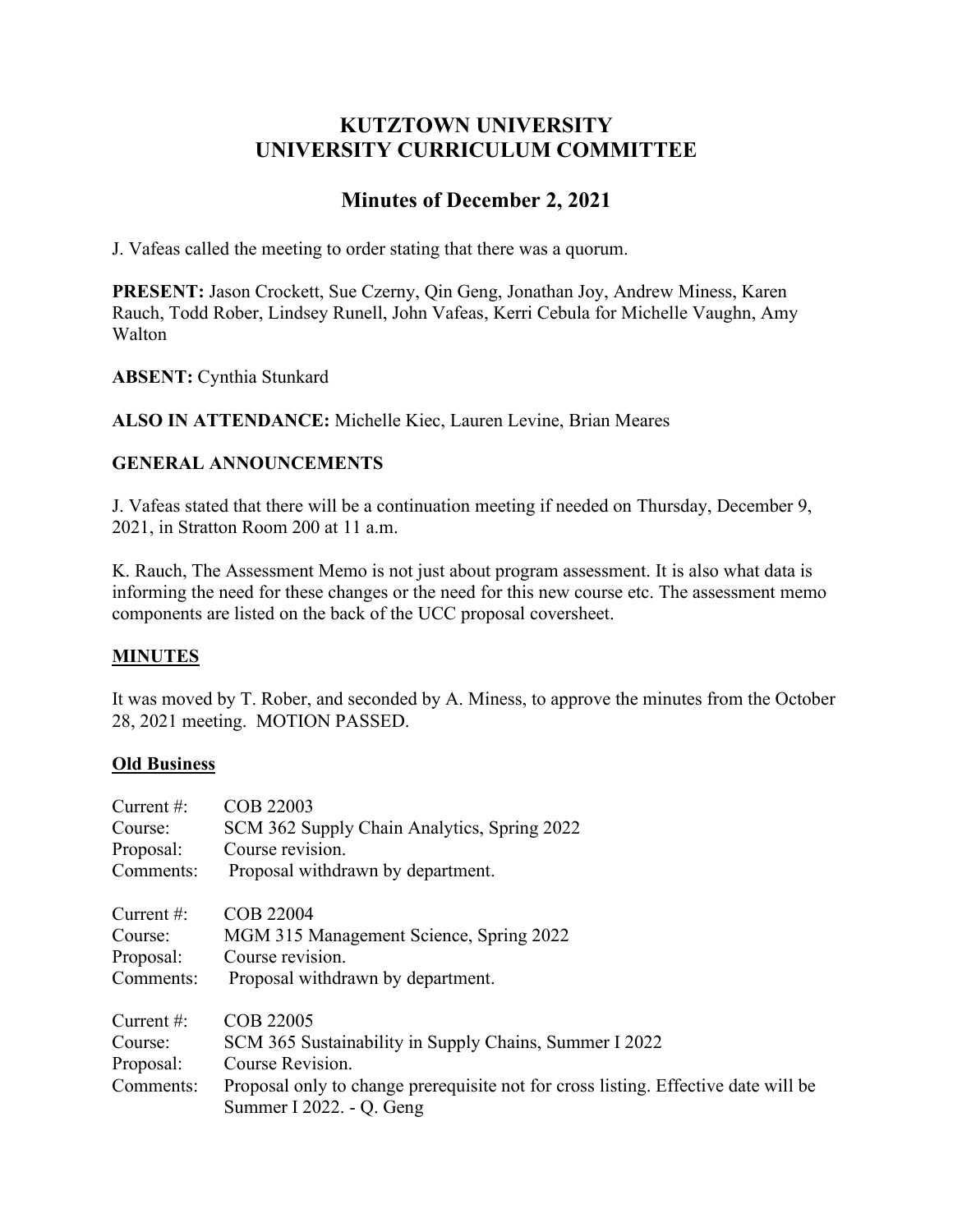It was moved by T. Rober and seconded by Q. Geng to consider and approve this motion. MOTION PASSED.

| Current $\#$ : | COB 22006                                                                                                                                                                                                                                                          |
|----------------|--------------------------------------------------------------------------------------------------------------------------------------------------------------------------------------------------------------------------------------------------------------------|
| Course:        | MGM 365 Sustainability in Business and Corporate Social Responsibility, Spring<br>2022                                                                                                                                                                             |
| Proposal:      | New course added to the Master Course Listing.                                                                                                                                                                                                                     |
| Comments:      | Department wishes it to remain tabled. Will resubmit later.                                                                                                                                                                                                        |
| Current $#$ :  | LAS 22034                                                                                                                                                                                                                                                          |
| Course:        | Selected Topics in Geology: GEL 37X PASSHE Geology Field Experience,<br>Summer I 2022                                                                                                                                                                              |
| Proposal:      | Announcement of Selected Topics in Geology.                                                                                                                                                                                                                        |
| Comments:      | Department wishes it to remain tabled. An additional/related proposal will be<br>coming in the Spring 2022 semester. - L. Levine                                                                                                                                   |
| Current $#$ :  | LAS 22035                                                                                                                                                                                                                                                          |
| Course:        | CHM 1 Preparatory Chemistry, Fall 2022                                                                                                                                                                                                                             |
| Proposal:      | De-archive course.                                                                                                                                                                                                                                                 |
| Comments:      | K. Rauch reported that the president and provost would like this to stay tabled<br>while conversations about developmental/preparatory courses take place with the<br>dean's office. J. Vafeas has also been in contact with the proposal author, R.<br>Mayrhofer. |

It was moved by T. Rober and seconded by L. Runell to consider and approve this motion. It was moved by K. Rauch, and seconded by T. Rober, to table this proposal. MOTION PASSED.

### **New Business**

### **College of Business**

| Current $#$ :<br>Program: | COB 22009<br>B.S.B.A. Accounting, Fall 2022                                                                                                                                                                                                                                                                                                                                                                                                                                                                                                 |
|---------------------------|---------------------------------------------------------------------------------------------------------------------------------------------------------------------------------------------------------------------------------------------------------------------------------------------------------------------------------------------------------------------------------------------------------------------------------------------------------------------------------------------------------------------------------------------|
| Proposal:                 | Change in major requirements.                                                                                                                                                                                                                                                                                                                                                                                                                                                                                                               |
| Comments:                 | Proposal needs the General Education Side of the checksheet. Remove the 150<br>credit 8-semester planner from the proposal. The CPA exam requires 150 credits.<br>This is not for CPA certification this is for B.S.B.A. Accounting. That<br>information can be used for informational purposes by advisors but it cannot be<br>approved as part of the major change. Programs must meet certain criteria to be<br>approved over 120 credits. The department should submit an updated proposal to<br>the UCC SharePoint with these changes. |

It was moved by T. Rober and seconded by A. Miness to consider and approve this motion. MOTION PASSED.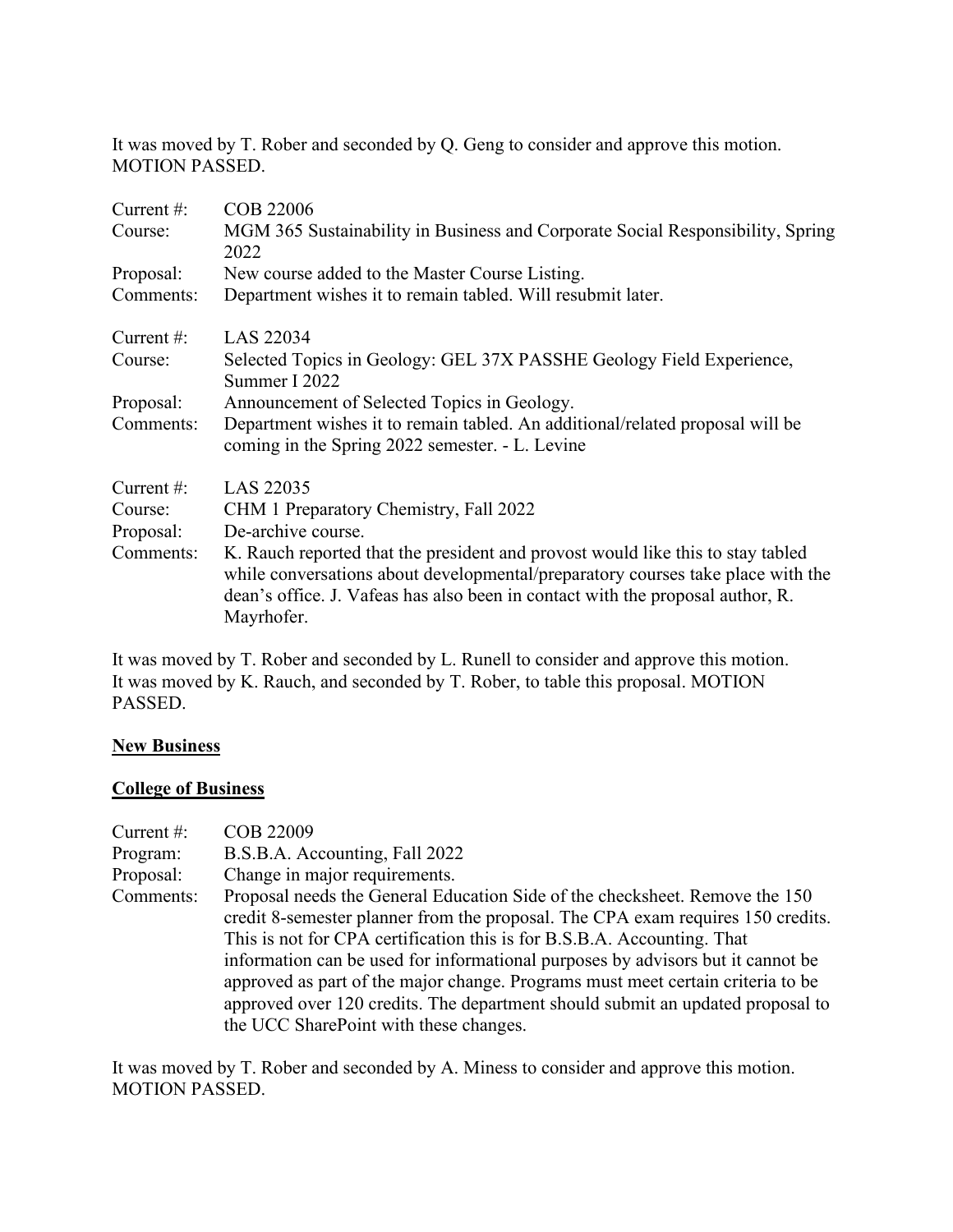| Current $\#$ : | COB 22011                                                                      |
|----------------|--------------------------------------------------------------------------------|
| Course:        | SPT 220 Introduction to International Sport, Summer I 2022                     |
| Proposal:      | New course added to the Master Course Listing.                                 |
| Comments:      | Remove language about Study Abroad. Remove language about additional course    |
|                | fee. A note was made for College Curriculum Committees to pay closer attention |
|                | formatting and assessment memos.                                               |

It was moved by T. Rober and seconded by J. Joy to consider and approve this motion. MOTION PASSED.

#### **College of Education**

No new business

#### **College of Liberal Arts and Sciences**

| Current#  | LAS 22029                                                                                                                                                        |
|-----------|------------------------------------------------------------------------------------------------------------------------------------------------------------------|
| Program:  | B.A. English, Fall 2022                                                                                                                                          |
| Proposal: | Program Revision change in major requirements.                                                                                                                   |
| Comments: | Concomitant Courses should this heading be removed from the checksheet? It<br>appears to be open electives. It is also unclear what courses meet the new History |
|           | Requirement. A list is requested. The credits at the bottom of the major side do                                                                                 |
|           | not add up to 120.                                                                                                                                               |

It was moved by T. Rober, and seconded by J. Joy, to consider and approve this proposal. It was moved by T. Rober, and seconded by J. Joy, to table this proposal. MOTION PASSED.

| Current $#$ : | LAS 22038                                                                                                                                                                    |
|---------------|------------------------------------------------------------------------------------------------------------------------------------------------------------------------------|
| Course:       | CHM 398 Honors Research in Chemistry, Fall 2022                                                                                                                              |
| Proposal:     | Course Revision: Change in prerequisites and course repeatability.                                                                                                           |
| Comments:     | This is also a change in prerequisites. Remove section titled Course Methodology.<br>This is not part of the official syllabus. Proposal intends for this course to be taken |
|               | for 1, 2, or 3 credits or a combination over several semesters up to a total of three                                                                                        |
|               | credits.                                                                                                                                                                     |

It was moved by T. Rober and seconded by A. Miness to consider and approve this motion. MOTION PASSED.

# **College of Visual and Performing Arts**

| Current#: $VPA 22027$ |                                                                     |
|-----------------------|---------------------------------------------------------------------|
| Course:               | MUS 480 Introduction to Piano Tuning and Maintenance, Summer I 2022 |
|                       | Proposal: New One Time Only Course.                                 |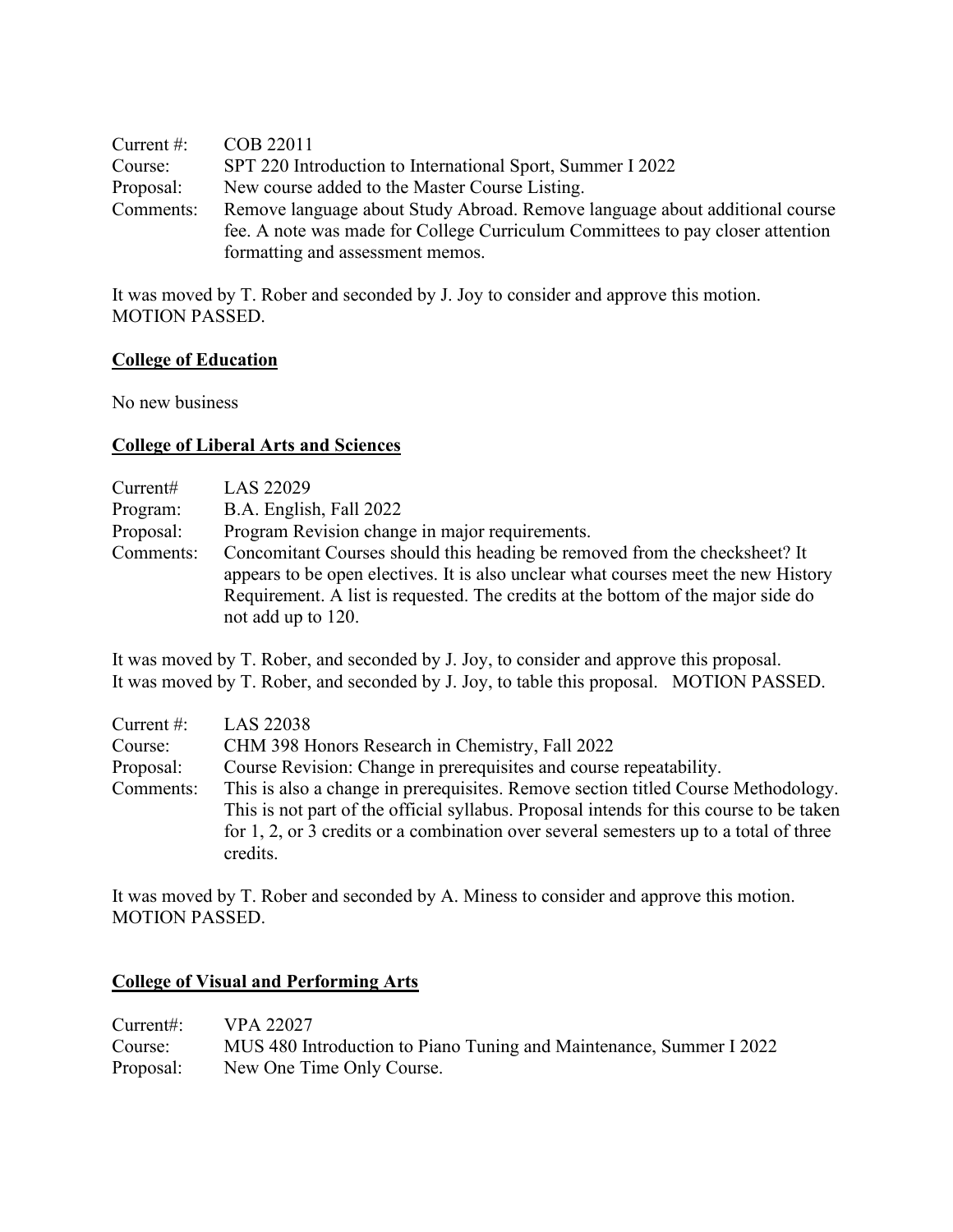Comments: This proposal was changed from a new course to a One Time Only. The course number will be MUS 480. The 400 level will allow it to be undergraduate or graduate. Once this course runs the department will be able to have more data to show the need for this course and possibly other courses as part of a Certificate. This course will run in a condensed session. Maybe only one intensive week in Summer I.

It was moved by T. Rober, and seconded by J. Joy, to consider and approve this proposal. MOTION PASSED.

## **ANNOUNCEMENTS**

#### **Alumni Seminar**

**LAS 22040** Alumni Seminar: ALM 100 Gardening for Food Fun and Beauty, Spring 2022 **LAS 22042** Alumni Seminar: ALM 100 Introduction to Bagpipes and the Physics of Sound, Fall 2022

#### **Curriculum**

- **COB 22008** Course Revision: ACC 305 Cost Accounting & Data Analytics, Fall 2022
- **COB 22010** Course Revision: SPT 290 Fundamentals of Sport Law, Summer I 2022
- **LAS 22030** Course Revision: CSC 521 Advanced Web-Based Software Development, Fall 2022

Comment: MyKU cannot prevent the conditional admits. The department will need to remove those students if they don't want them in the course. The language will read as requested. Remove statement: "This change was done to allow easier implementation within MyKU."

- **LAS 22032** Course Archive: HIS 228 History of Religion in America, Fall 2022
- **LAS 22033** Course Archive: HIS 303 American Intellectual and Social History to 1865, Fall 2022

#### **General Education**

- **LAS 22024** General Education: CSC 102 Computer Graphics, Fall 2022
- **LAS 22026** General Education: PHY 20 Introduction to Physics, Fall 2022
- **LAS 22028** General Education: BIO 170 Pandemics and Infectious Diseases, Fall 2022
- **LAS 22036** General Education: FYS 100 Exploring Kutztown University Through the Things We Keep, Fall 2022
- **LAS 22037** General Education: FYS 100 Tell Me A Story, Summer I 2022

#### **Selected Topics**

**VPA 22026** Selected Topics in Studio Art: FAR 385 Public Art - A Monumental Practice, Spring 2022